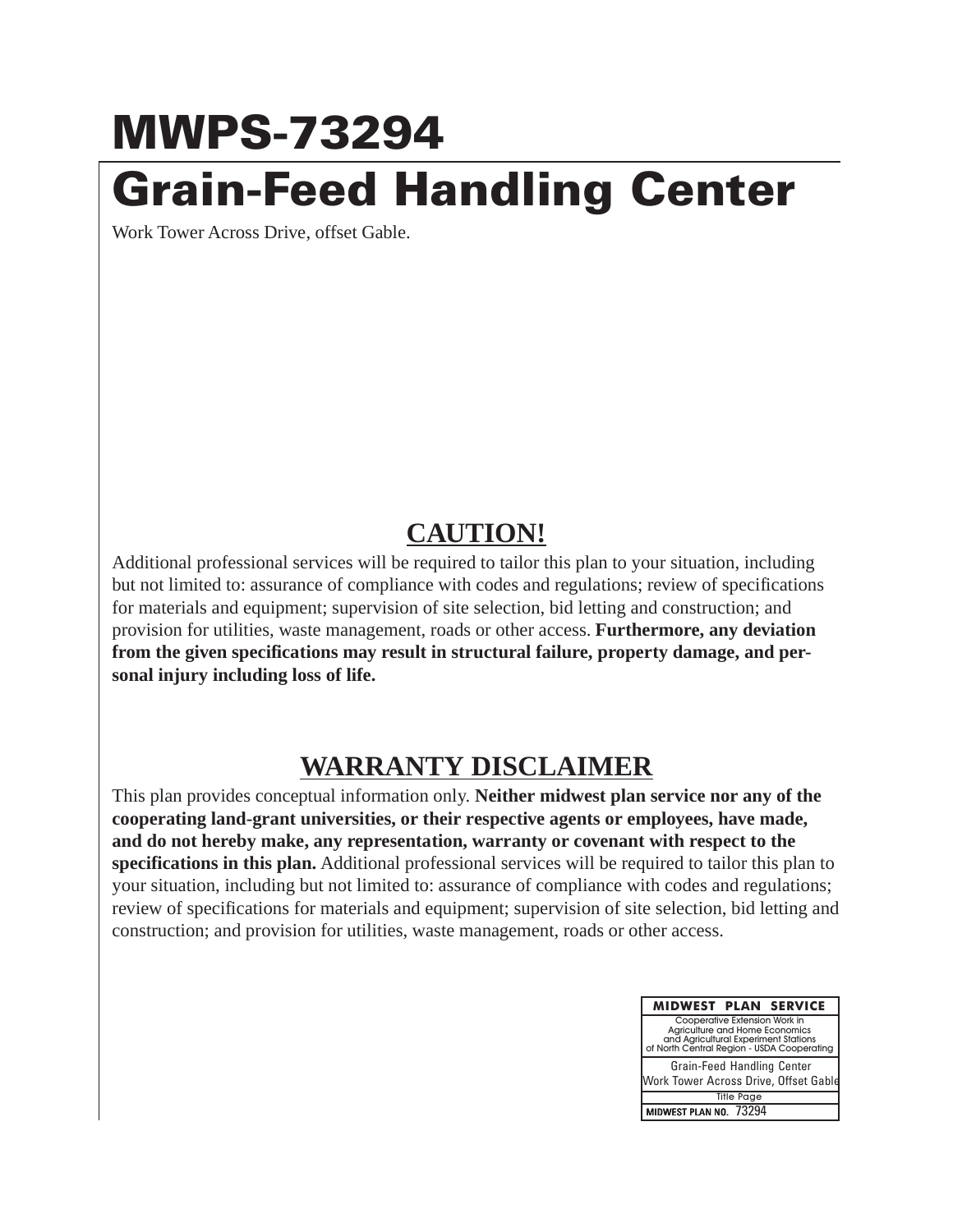

 $\bar{\phantom{a}}$ 

l,

## $cn_{n+2}$  eimilar to cheet  $8$  of  $73293$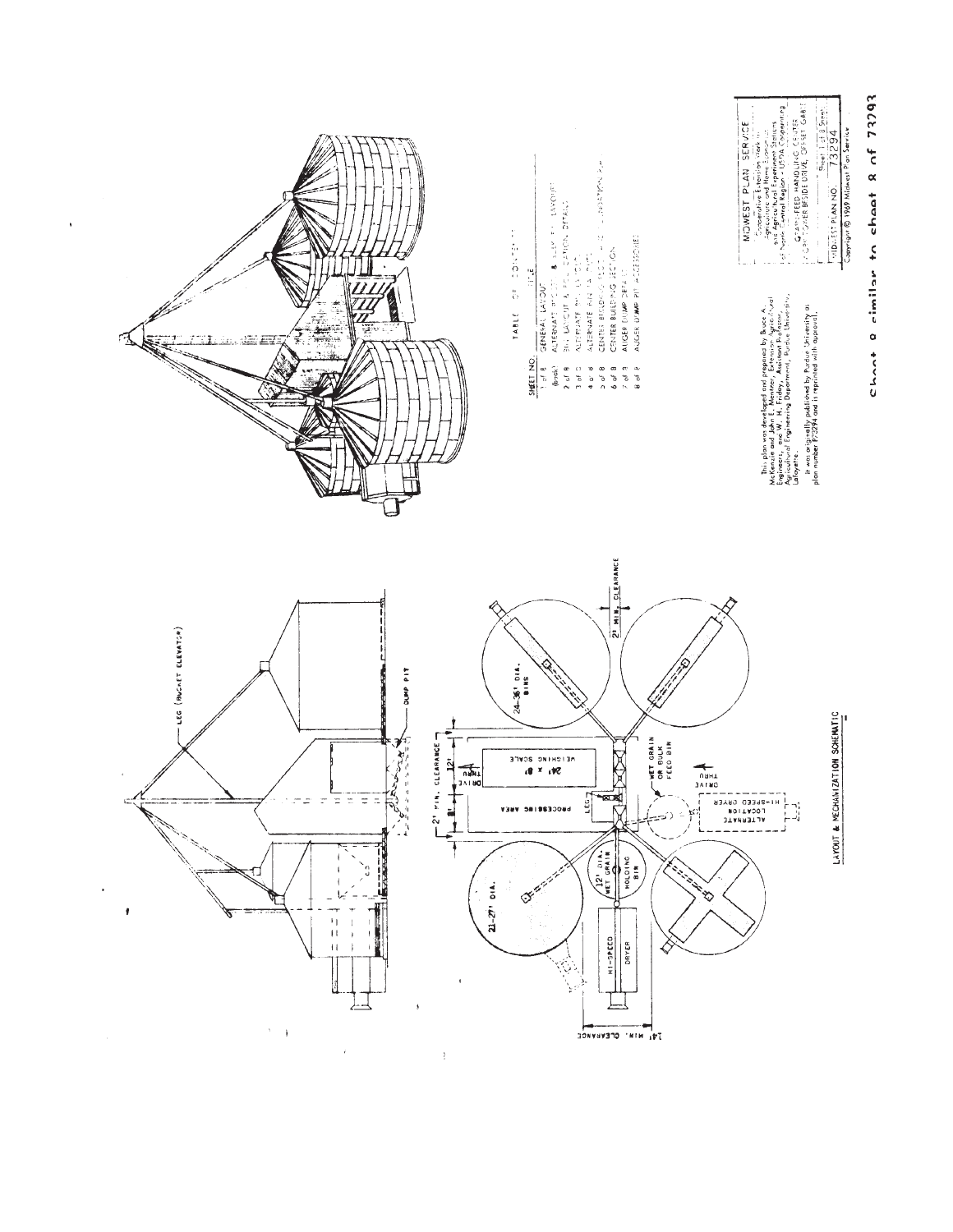

 $\ddot{\phantom{a}}$ 

 $\mathcal{L}$ 

 $\pm$ 

 $\mathbf{I}$ 

**CRADE**  $\bullet$ 

ó

 $\blacksquare$ 

 $\omega$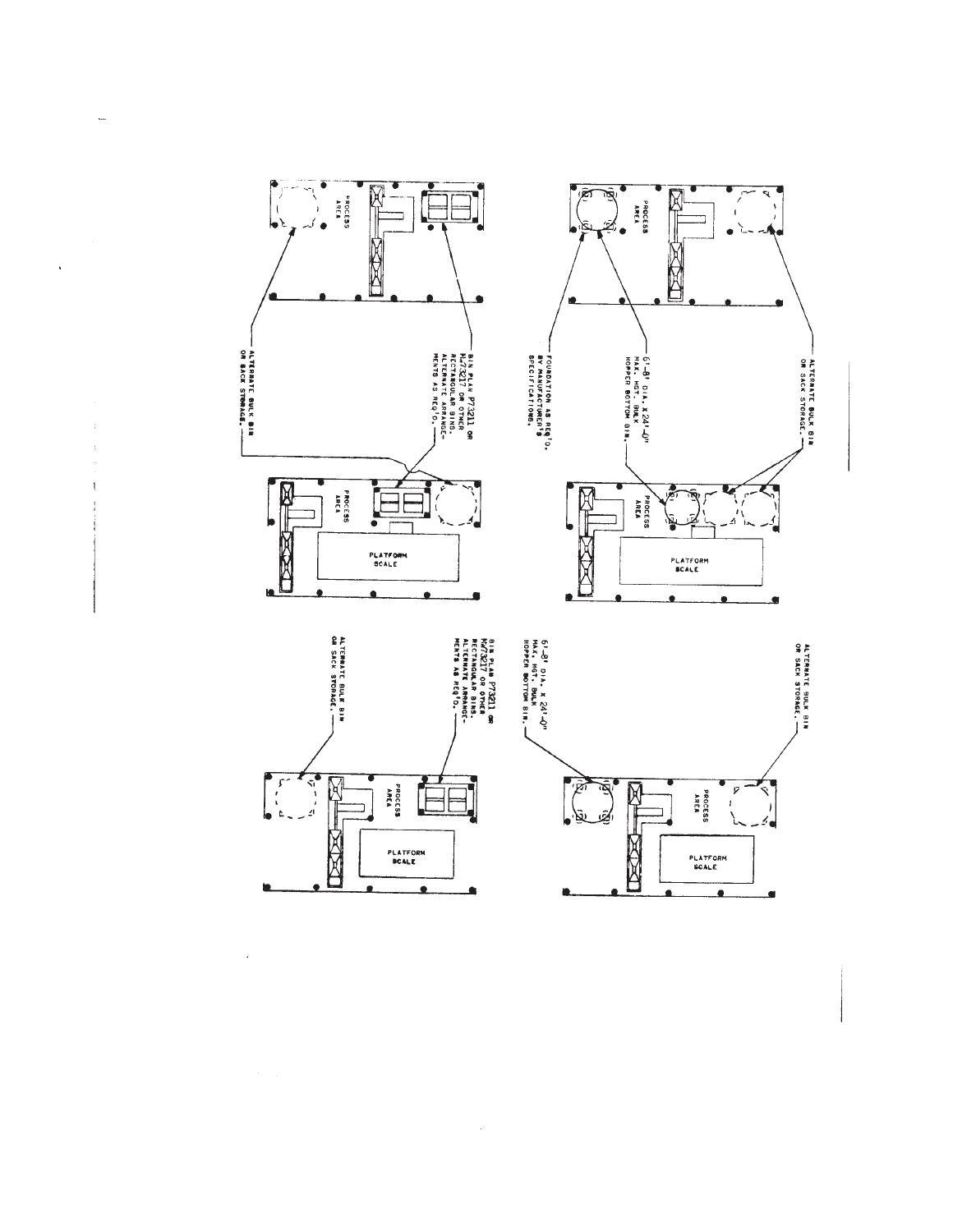![](_page_3_Figure_0.jpeg)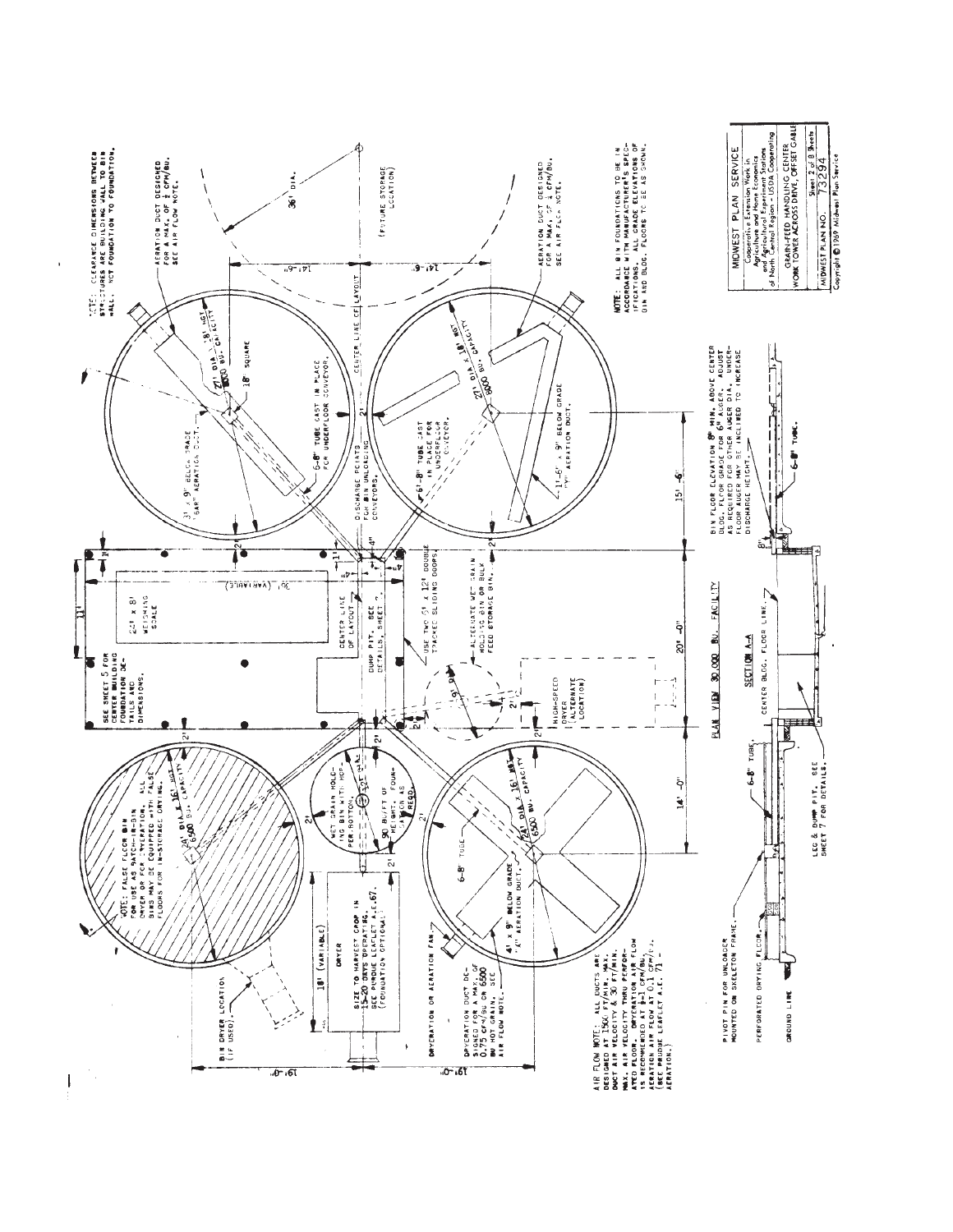| <b>SPAL</b><br><b>GYYS</b><br>ндей скопч<br>ELEVATOR LEG<br><b>FLOW DRYCEL</b>                | ñ<br><b>SAN CROUN STAND</b>                                                           | <b>SWEE</b><br><b>UNLOAGERS</b> | SWEFT-<br><b>LNLOADERS</b>                                                                                                                                                                                                | UNDERFLOOK AUSER            | UNDERFLUCK AUGER                                             | UNDERFLOOR AUGER | DNDERFLOOR AUSER                                                                                                                                                              | RECAN DUFF AUGER     | RECEIVING SOME ACADE                                                                                                   | ELEVATOR LEG<br>GRAVITY SPOUTS                                                                                                                                                                                                       | CRAIN HANDLING<br>EN SHENEN!                                                                                  | APPROXIMATE<br>ALTERNATIVE<br>TOTAL CAPACITY<br>HANDLING RATES<br>$\pm$ | <u>o v</u><br>п<br>2110 x<br>( - 1<br>$\epsilon$<br>E<br>$\mathbf{\hat{v}}$<br>$\frac{12}{3}$<br>$\epsilon$<br>-9<br>$\frac{1}{\sqrt{2}}$<br>М<br>20.000.8U<br>$\odot$<br>$\mathbf{P}$<br>$-9.1$<br>-≍ ≖<br>ᅲ<br>×<br>◉<br>€<br>Þ                                                                                                                                                                                                                                            |
|-----------------------------------------------------------------------------------------------|---------------------------------------------------------------------------------------|---------------------------------|---------------------------------------------------------------------------------------------------------------------------------------------------------------------------------------------------------------------------|-----------------------------|--------------------------------------------------------------|------------------|-------------------------------------------------------------------------------------------------------------------------------------------------------------------------------|----------------------|------------------------------------------------------------------------------------------------------------------------|--------------------------------------------------------------------------------------------------------------------------------------------------------------------------------------------------------------------------------------|---------------------------------------------------------------------------------------------------------------|-------------------------------------------------------------------------|------------------------------------------------------------------------------------------------------------------------------------------------------------------------------------------------------------------------------------------------------------------------------------------------------------------------------------------------------------------------------------------------------------------------------------------------------------------------------|
| z                                                                                             | $\bullet$                                                                             | $\kappa^2$                      | $\mathbb{Z}^n$                                                                                                                                                                                                            | $\mathcal{L}^{\mathcal{T}}$ | $\mathbb{L}^m$                                               | ి                | $\mathbb{Z}_{\mathbb{Z}_4}$                                                                                                                                                   | $\sim$               | g                                                                                                                      | ×                                                                                                                                                                                                                                    | COL                                                                                                           |                                                                         | میں<br>پار                                                                                                                                                                                                                                                                                                                                                                                                                                                                   |
| ę,<br>'g                                                                                      | ğ                                                                                     | 11f                             | ğ                                                                                                                                                                                                                         | $\tilde{\mathbf{e}}$        | ø,                                                           | 21.              | 23                                                                                                                                                                            | ÷                    | Ε                                                                                                                      | ξp                                                                                                                                                                                                                                   | <b>HEIGHT</b>                                                                                                 |                                                                         | 24.0 x 16.0<br>24.0 x 16.14<br>$\mathbb{C}$<br>⊙<br>$\mathbb{C}$<br>$\widehat{\mathcal{C}}$                                                                                                                                                                                                                                                                                                                                                                                  |
| 33S<br>្ទុ                                                                                    |                                                                                       | ۾ ڇپو ڇپو<br>چ                  |                                                                                                                                                                                                                           | ې                           | $\sigma_{\!\!\scriptscriptstyle 2}^{\!\scriptscriptstyle 2}$ | يە               | ې                                                                                                                                                                             | ဇာ့                  | က္ခ                                                                                                                    | 7.5''<br>ې                                                                                                                                                                                                                           | 3715                                                                                                          | ్లు<br>18 000                                                           | $23 - 0$<br>$13' - 0$<br>÷,<br>₩                                                                                                                                                                                                                                                                                                                                                                                                                                             |
| <b>PIGAT)</b>                                                                                 |                                                                                       |                                 |                                                                                                                                                                                                                           |                             |                                                              |                  |                                                                                                                                                                               |                      |                                                                                                                        |                                                                                                                                                                                                                                      |                                                                                                               | LOOD-1200 BU/HR FLUW RATE                                               | $55! - 0"$<br>$22' - 0''$<br>$191 - 0$ "                                                                                                                                                                                                                                                                                                                                                                                                                                     |
| 1000-1200                                                                                     | 0021-0001<br>0001                                                                     | $\overline{5}$                  |                                                                                                                                                                                                                           | 1000-1200                   | 1000-1200                                                    | 1000-1200        | 0021-0001                                                                                                                                                                     | 13M)00CT             | (LDM)002T                                                                                                              | 1000-1200                                                                                                                                                                                                                            | ESTIMATED<br>CAPACITY HP<br>CAPACITY HP                                                                       |                                                                         | $\begin{array}{c}\n\hline\n\text{135} \\ \hline\n\text{145} \\ \hline\n\text{156} \\ \hline\n\text{156} \\ \hline\n\text{156} \\ \hline\n\text{156} \\ \hline\n\text{156} \\ \hline\n\text{156} \\ \hline\n\text{156} \\ \hline\n\text{156} \\ \hline\n\text{156} \\ \hline\n\text{156} \\ \hline\n\text{156} \\ \hline\n\text{156} \\ \hline\n\text{156} \\ \hline\n\text{156} \\ \hline\n\text{156} \\ \hline\n\text{1$<br><b>JADERELOOR</b><br><b>ALGER</b><br>Alger<br>Щ |
| $17 - 2$                                                                                      |                                                                                       |                                 |                                                                                                                                                                                                                           | $\mathbb{N}$                | $\sim$                                                       | $\sim$           |                                                                                                                                                                               |                      | رم<br>د ج                                                                                                              | ζ-2                                                                                                                                                                                                                                  |                                                                                                               |                                                                         | <b>UNLOAD</b><br>$\widehat{\epsilon}$<br>IC.                                                                                                                                                                                                                                                                                                                                                                                                                                 |
| ×                                                                                             | <b>D</b>                                                                              | నా                              | $\sigma_{\rm tot}$                                                                                                                                                                                                        | $\mathcal{S}^{\mathsf{m}}$  | $\mathbb{R}^m$                                               | ನೆ               | $\sigma_{\rightarrow}$                                                                                                                                                        | $\circ$              | $\mathbf{u}$                                                                                                           | $\mathbf{r}$                                                                                                                                                                                                                         | ୁ<br>ଅ                                                                                                        |                                                                         | 2410 x 01611<br><b>ALUADA DURA</b><br>Э<br><b>SWEEP</b><br>SWEEP<br>Ç<br>٦<br>6<br>b<br>(학                                                                                                                                                                                                                                                                                                                                                                                   |
| igr<br>ą,                                                                                     | $\tilde{\mathbf{e}}$                                                                  | $\mathbb{S}^1$                  | $11\frac{1}{2}$                                                                                                                                                                                                           | $\tilde{\mathcal{S}}$       | 22'                                                          | $\overline{3}$   | ia.                                                                                                                                                                           | $\vec{v}$            | Ę                                                                                                                      | ğ                                                                                                                                                                                                                                    | LEisth<br>GP<br>HO.                                                                                           |                                                                         | مان<br>أ⊲<br>$\odot$<br>$\circ$                                                                                                                                                                                                                                                                                                                                                                                                                                              |
|                                                                                               | 1Ò°                                                                                   | ę                               | ଦ୍                                                                                                                                                                                                                        | $\overline{Q}$              | ې                                                            | è                | ୍ର                                                                                                                                                                            | ਨ੍                   | दू                                                                                                                     | ၀မ်<br>၁၉၁၉<br>၁၉၁၉                                                                                                                                                                                                                  | 2125                                                                                                          | OO BU/NR FLOW RATE                                                      | 20'O"<br>ြ<br>$\begin{bmatrix} 51 \\ 51 \\ 51 \end{bmatrix}$<br>WEIGHING<br>SCALE<br>30. XO<br>۵<br>٩<br>٤                                                                                                                                                                                                                                                                                                                                                                   |
| 107 1500-2000<br>6705 1500<br>6705 1500<br>(SEE RIGHT)                                        |                                                                                       | 000-1500                        | 1000-1200                                                                                                                                                                                                                 | <b>1500</b>                 | <b>S</b>                                                     | 1500             | 1500                                                                                                                                                                          |                      |                                                                                                                        | 2005-2006                                                                                                                                                                                                                            | र्डे                                                                                                          |                                                                         | UNEEP<br>罔<br>$\widehat{\mathbb{C}}$<br>$\mathcal{C}$                                                                                                                                                                                                                                                                                                                                                                                                                        |
|                                                                                               |                                                                                       |                                 |                                                                                                                                                                                                                           |                             |                                                              |                  |                                                                                                                                                                               |                      |                                                                                                                        |                                                                                                                                                                                                                                      | CAPACINATED<br>CAPACINATED                                                                                    |                                                                         | RECE IV ING DUNP<br>AUGER<br>AUGER<br>$\times$ 18 <sup>14</sup><br>$\times$ 0.008 BU/<br><b>STUGE YTIVARD</b><br>$\mathbb{Q}$<br>'n                                                                                                                                                                                                                                                                                                                                          |
| $\omega$ N                                                                                    | 2-3                                                                                   | 분                               |                                                                                                                                                                                                                           | $\omega$                    | $\omega$                                                     | $\omega$         | $\omega$                                                                                                                                                                      |                      | ىپ<br>تا                                                                                                               | $\mathfrak{F}$                                                                                                                                                                                                                       |                                                                                                               |                                                                         | E UNDERFLOOR<br>$\bigodot$                                                                                                                                                                                                                                                                                                                                                                                                                                                   |
| $\equiv$<br>ے                                                                                 | ာ                                                                                     | $\sim$ <sup>71</sup>            | 군                                                                                                                                                                                                                         | $\sim$ $\sim$               | $\mathbf{r}^{\mathbf{r}}$                                    | $\sim^{\circ}$   | $\mathbb{Z}^{\mathfrak{S}}$                                                                                                                                                   | <b>CY</b>            | œ                                                                                                                      | $\,$                                                                                                                                                                                                                                 | CODE                                                                                                          |                                                                         | $27 - 0$ "<br>$14 - 6$<br>561-0"                                                                                                                                                                                                                                                                                                                                                                                                                                             |
| ई<br>i81                                                                                      | ğ                                                                                     | $\mathcal{D}^{(1)}$             | ្ចុ                                                                                                                                                                                                                       | $65\,$                      | $\widetilde{\infty}$                                         | $\mathbf{r}$     | 26                                                                                                                                                                            | $\frac{1}{\sqrt{2}}$ | 토                                                                                                                      | 50 <sub>1</sub>                                                                                                                                                                                                                      | <b>HEISHE</b><br>ROBOTHE                                                                                      | 2500-3000                                                               | $23 - 0$ "<br>$20 - 0$ "                                                                                                                                                                                                                                                                                                                                                                                                                                                     |
| 4x6<br>ထွ                                                                                     | $\tilde{\mathbf{z}}$                                                                  | $\sigma$                        | ¢                                                                                                                                                                                                                         | œ                           | ဇွ                                                           | ي                | 멜                                                                                                                                                                             |                      | $\frac{12}{15} \frac{\epsilon}{2} \epsilon$                                                                            | 9×6"<br>ၛၜႍ                                                                                                                                                                                                                          | 3135                                                                                                          | 40,000 BU<br>BU/HR                                                      | <b>SNALL ELEVITOR LEG</b><br>LEG FOR CONTIN-<br>LEG FOR CONTIN-<br>LEG FOR CONTIN-<br>JOPTIONAL<br>JOPTIONAL<br>$\curvearrowright$                                                                                                                                                                                                                                                                                                                                           |
| 001-005<br>2500                                                                               |                                                                                       | 1000-2200                       | 1000-1200                                                                                                                                                                                                                 | 2590                        | 3500                                                         | 880              | 2500                                                                                                                                                                          |                      |                                                                                                                        | 0006-0052                                                                                                                                                                                                                            | ESTIMATED<br>CAPACITY HP<br>BU/HR                                                                             | FLOW RATE                                                               | [C<br>$\approx$<br>€<br>$\sigma$                                                                                                                                                                                                                                                                                                                                                                                                                                             |
| $\boldsymbol{\omega}$<br>ы                                                                    | $\sim$                                                                                | $\mathcal{D} \mathcal{Q}$       | 髭                                                                                                                                                                                                                         | $\mathbf{C}$                | S                                                            | $\mathbf{Q}$     | ç                                                                                                                                                                             | 븞                    | $\int_{\Omega}$                                                                                                        | 74                                                                                                                                                                                                                                   |                                                                                                               |                                                                         | $\widehat{\mathfrak{S}}$<br>$-6 - 6$<br>$\begin{picture}(40,40) \put(0,0){\line(1,0){155}} \put(0,0){\line(1,0){155}} \put(0,0){\line(1,0){155}} \put(0,0){\line(1,0){155}} \put(0,0){\line(1,0){155}} \put(0,0){\line(1,0){155}} \put(0,0){\line(1,0){155}} \put(0,0){\line(1,0){155}} \put(0,0){\line(1,0){155}} \put(0,0){\line(1,0){155}} \put(0,0){\line(1,0){155}} \put(0,0){\line(1$<br>ς<br>☺<br>ъ<br>្រ<br>រួត្ន                                                    |
| Cepyright ©1969 Midwest Plan Service<br>MIDWEST PLAN NO.<br>¢<br>73294<br>Sheet 3 of 8 Sheets | <b>WORK TOWER ACROSS DRIVE, OFFSET GABLE</b><br>WORK TOWER ACROSS DRIVE, OFFSET GABLE |                                 | Cosperative Extension Work in Application and the Extension Work in Appliculture and the Economics<br>Appliculture and these Economics<br>on Appliculture (segment Stations)<br>of North Cornel (segment USDA Cooperating | MOWEST PLAN SERVICE         |                                                              |                  | 4. Puat Starale itoviciones da re Substructure<br>Corteo Sins Budar Pia Puat Caracter (Arabitat<br>Corteo Sins Budar Pia Purpe Expansion<br>Aprilitedenangale For All Layouts |                      | $\ddot{\phantom{0}}$<br>CARNE WITH CHAPT<br>SAEED UNLOADER CAPACITIES GIVEN FOR<br>IS WITH GMAIN SHIEGOS BENING AUGER. | 2, arden n.rake ekposunt Mathelp To<br>Caractic Caroline (1990) - algorithment exposition of the state of the state of the state of the state of the<br>Caroline Caroline (1990) - algorithment exposition of the state of the state | l. Pavoling Flow Pater Hiudomaated ARE<br>Scraable Compirations Ayo ADT Limited To<br>EATH SPECIFIC FACILITY. |                                                                         | $\odot$ n<br>000.00<br>$0 - 25$<br>ಾ <b>ರಾಜ</b> ನಂ<br>Ξ<br>$\blacksquare$<br>۷.<br>٣<br>$\left[ \bullet \right]$<br>۸<br>$\frac{20!-0}{2}$<br>€<br>$\frac{2}{3610}$ x 161H<br>€<br>$\mathbb{R}^3$<br>في<br>-4<br>$\widetilde{\mathscr{C}}$<br>$191 - 07$<br>$25 - 0$ "<br>÷<br>÷<br>$60' -0$ "                                                                                                                                                                               |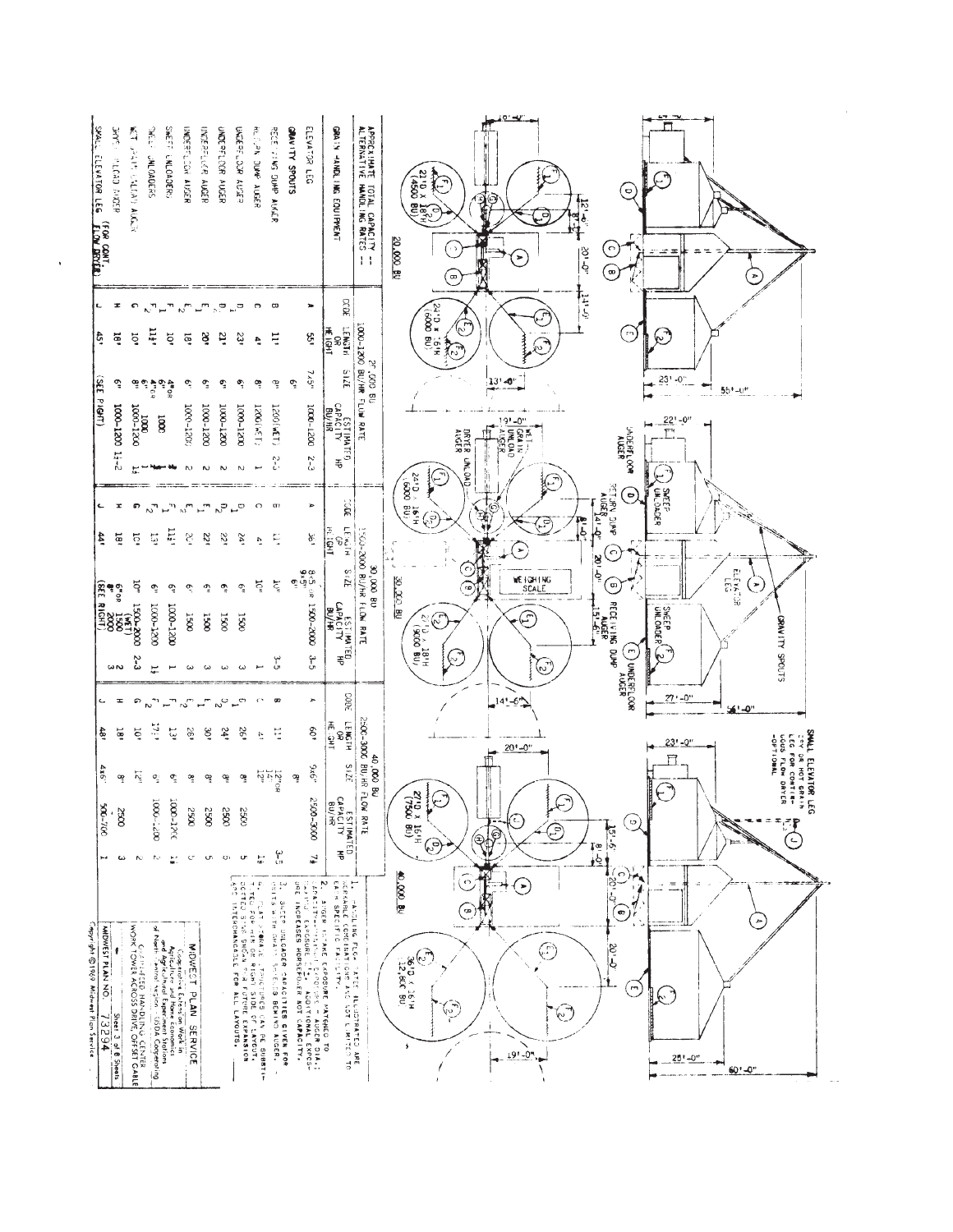| "0" <sub>•</sub> 69<br>$52. -0.$<br>$54. -0.$<br>$\mathbf{F}$<br>$\mathfrak{D}$<br>G<br>헥<br>پ<br>$\infty$<br>$2^{1.6}$<br>ြ<br>SMALL ELEVATOR LEG $\frac{1}{10}$<br>only on mot grain $\frac{1}{10}$<br>i.eg for continue<br>€<br><b>UDUS FLOW DRYER</b><br>$-0P$ TICKAL<br>$321 - 0.$ | 12<br>3010 X 161H<br>្នុង<br>ក្នុង<br>$\epsilon$<br>$\mathcal{E}$<br>أج<br>(6000<br>24.6<br>Э<br>E<br>င<br><b>RIOCATION</b><br>×<br>一部 いい<br>$\widehat{\bullet}$<br>$\triangleleft$<br>TRANSFER AUGER<br>م<br>ما<br>67<br>ල<br>⊚<br>§<br>$\mathfrak{t}$<br>চ. এট | ARE<br>WORKABLE COMBINATIONS AND NOT LISTED<br>HANGLING FLOW RATES ILLUSTRATED<br>2500-3000 BU/HR FLOW RATE<br>30,000 BU | CAPACITY--MIRRONDM EXPOSURE = AUGER DIA;<br>MAXIMUM EXPOSURE 2 <sup>9</sup> ±. ADDITIONAL EXPOS-<br>P<br>AUGER INTACE EXPOSURE MATCHED<br>EACH SPECIFIC FACILITY.<br>d<br>CAPACITY<br>CAPACITY HP<br>BU/HR<br>512E | SWEEP UNLCADER CAPACITIES GIVEN FOR<br>URE INCREASES HORSEPOWER, NOT CAPACTY.<br>UNITS WITH GRAIN SHIELOS BEHING AUGEN.<br>$\overline{\mathbb{C}}^n$<br>2500-3000<br>$9\times 6$<br>ەة | UTED FOR DIN ON RIGAT SIDE OF LAYCIT."<br>DOTTED BINS SHOWN FOR TUTURE EXPANSION ARE<br>INTERCHANGABLE FOR ALL LAYCITS.<br>FLAT STORAGE STRUCTURES CAN BE SUBSTI<br>$\stackrel{\rightarrow}{\rightarrow}$<br>$\frac{5}{2}$<br>ិ<br>ក្នុងស្ព | $m$ $m$<br>2500<br>ౚఀ                                                | $\mathbf{c}_2$<br>2500<br>2500<br>ão<br>စ်                                                                                            | $\boldsymbol{\mathrm{c}}$<br>2300<br>ã,                                     | MIDWEST PLAN SERVICE<br>Cooperative Extension Work in<br>Agriculture and Home Franchies<br>$\sim$<br>88<br>Ņ | and Agricultural Experiment Sterions<br>of Narth Central Region - USDA Cooperating<br>1000-1200<br>1000-1200<br>$\mathbf{\hat{e}}$<br>÷ | GRAIN-FEED HANDLING CENTER<br>WORK TOWER BESIDE DRIVE, OFFSET GABLE<br>1000-1200<br>ق | 88<br>à,<br>ł,                                                                                      | Sheets<br>MIDWEST PLAN NO. 73294<br>Coorish O1069 Midwest Plan Swrice<br>500-700<br>ing. |
|-----------------------------------------------------------------------------------------------------------------------------------------------------------------------------------------------------------------------------------------------------------------------------------------|------------------------------------------------------------------------------------------------------------------------------------------------------------------------------------------------------------------------------------------------------------------|--------------------------------------------------------------------------------------------------------------------------|--------------------------------------------------------------------------------------------------------------------------------------------------------------------------------------------------------------------|----------------------------------------------------------------------------------------------------------------------------------------------------------------------------------------|---------------------------------------------------------------------------------------------------------------------------------------------------------------------------------------------------------------------------------------------|----------------------------------------------------------------------|---------------------------------------------------------------------------------------------------------------------------------------|-----------------------------------------------------------------------------|--------------------------------------------------------------------------------------------------------------|-----------------------------------------------------------------------------------------------------------------------------------------|---------------------------------------------------------------------------------------|-----------------------------------------------------------------------------------------------------|------------------------------------------------------------------------------------------|
| $-0 - 15$<br>$52 - 0.$<br>$34. -0.$<br>UNDERFLOOR AUGER<br><b>RECEIVING DUMP AUGER</b><br>GRAVITY SPOUTS<br>SWEEP<br>UNLOADERS<br>やこ<br>سأ<br>ELEVATOR<br>LEG<br>⋖<br>œ<br>্র<br>÷<br>$\bar{\omega}$<br>$\frac{1}{\pi}$<br>ပ<br>SWEEP<br>UNLOWDER<br>Ξ<br>نې<br>2•ا2ا                   | $-0.67$<br><b>M.D.X 1614</b><br>$24^{10}$ X 16 <sup>1</sup> H<br>(6000 BU)<br>ශ<br>٣<br>$\mathbf{S}$<br>لون<br>30,000 BU<br>œ<br>$\circ$<br>ام<br>ما<br>ு                                                                                                        | 2500-3000 BU/HR FLOW RATE<br>30,000 BU                                                                                   | LENGTH<br>HE IGHT<br>ğ<br>CAPACITY NP<br>CAPACITY NP<br>BU/HR<br>S1ZE<br>LENGTH<br>HEIGHT<br><b>SOOL</b>                                                                                                           | 59<br>ĸ<br>$\ddot{r}$<br>2500-3000<br>9x6<br>Ġ,<br>$\bar{5}$<br>¢                                                                                                                      | $\tilde{=}$<br>÷<br>$\circ$<br>B<br>₩<br>9-9<br>$12^{\circ}$ oR<br>$4\bar{c}$<br>$\frac{1}{11}$<br>₹<br>œ<br>$\ddot{\phantom{0}}$                                                                                                           | $\mathbf{\tilde{z}}$<br>$\sim$<br>2500<br>هٔ<br>$\mathbf{\tilde{z}}$ | $\ddot{16}$<br>$\mathbf{a}$<br>చెల్లో "∨్రాడ్డ్"<br>ന ഹ<br>2500<br>$\tilde{z}$<br>$\frac{1}{5}$<br>$\tilde{\bm{z}}$<br>దేదిచే         | $\bar{8}$<br>$\infty$<br>2300<br>ă<br>$\frac{5}{11}$                        | $\mathbf{\hat{z}}$<br>ທ<br>2500<br>i.<br>$\bar{\mathbb{R}}$<br>ຟິພິ                                          | È<br>$\mathbf{\dot{p}}$<br>1000-1200<br>1000-1200<br>å,<br>å,<br>$\mathbf{H}$<br>ġ<br>「「ん」                                              | $\mathbf{H}^*$<br>雪<br>1000-1200<br>قة<br>İ<br>చి                                     | $\mathbf{\dot{q}}$<br>$\ddot{=}$<br>$2 - 3$<br>S<br>1500-2000<br>30<br>Š<br>ė,<br>õ<br>$\mathbb{R}$ | ত্ব<br>$R(0+T)$<br>ä<br>$\ddot{\bm{x}}$                                                  |
| RETURN DUNP AUGER<br>UNDERFLOOR AUGER<br>$\mathfrak S$<br>92، ~0،،<br>Ц<br>$-0 - 29$<br>$54. -0.$<br>$\sim$<br>فعا<br>$121 - 6$<br>⊛<br>$\ddot{\phantom{0}}$<br><b>PLAN</b><br>(⊖)                                                                                                      | 4500<br>ē<br>DRYER UNLOAD<br>19T<br>o-<br>្ម<br>៖ ម្ដុំ<br>Щ<br>$53. -0.$<br>$\mathcal{E}_t$<br>21'0 x 18'<br>سي<br>ر<br>س<br>ë<br><b>BUALE</b><br>20,000 BL<br>٦.<br>الأو<br>್ರ<br>٦.<br>ئا<br>4<br>ਵੰ<br>G                                                     | FLOW RATE<br>2<br>1000-1200 вы/на<br>20,000<br>CAPACITY-<br>ALTERNATIVE HANDLING RATES-<br><b>TOTAL</b><br>APPROXIMATE   | <b>ESTIMATED</b><br>CAPACITY MP<br>RU/HR<br>S12E<br><b>LENGTH</b><br>HE LGHT<br><b>SOOT</b><br>GRAIN HANDLING EQUAPMENT                                                                                            | $2 - 3$<br>1000-1200<br>$7 \times 5$<br>Ğ,<br>និ<br>œ<br>GRAVITY SPONTS<br>ELEVATOR LEG                                                                                                | $\mathfrak{z}$<br>1200(.ET)<br>1200(WET)<br>å.<br>ã.<br>ã<br>ч<br>œ<br>RECEIVING DUMP AUGER<br>RETURN DUMP AUGER                                                                                                                            | 1000-1200<br>قة<br>ė<br>UNDERFLOOR AUGER                             | $\mathbf{e}$<br>$\sim$<br>1000-1200<br>1006-1200<br>ٷ<br>قة<br>ā<br>និ<br>$\mathbf{s}^2$<br>ت<br>UNDERFLOOR AUGER<br>UNDERFLOOR AUGER | 芦<br>1000-1200<br>Ã<br>$\mathbf{u}^{\mathbf{v}}$<br><b>UNDERFLOOR AUGER</b> | $\leftrightarrow$<br>1000-1200<br>ίζ.<br>وس<br>س<br>UNDERFLOOR AUGER                                         | 3/4<br>$\overline{\phantom{a}}$<br>1000<br>ず<br>$\frac{5}{2}$<br>$\mathbf{r}$<br>SWEEP UNLOADERS<br>SWEEP UNLOADERS                     | $\overline{\phantom{a}}$<br>1000<br>$\frac{5}{2}$<br>్ద్య<br>SWEEP UMLOWDERS          | 쿸<br>雪<br>1000-1200<br>1200(WET)<br>å,<br>ã<br><b>WET GRAIN URLOAD AUGER</b><br>DRYER UNLOAD AUGER  | R(GH)<br>(SE<br>SMALL ELEVATOR LEG <sup>(FOR CONT.</sup> )                               |

 $\label{eq:2.1} \frac{1}{\sqrt{2\pi}}\int_{0}^{\infty}\frac{1}{\sqrt{2\pi}}\left(\frac{1}{\sqrt{2\pi}}\right)^{2\pi} \frac{1}{\sqrt{2\pi}}\int_{0}^{\infty}\frac{1}{\sqrt{2\pi}}\left(\frac{1}{\sqrt{2\pi}}\right)^{2\pi}\frac{1}{\sqrt{2\pi}}\frac{1}{\sqrt{2\pi}}\int_{0}^{\infty}\frac{1}{\sqrt{2\pi}}\frac{1}{\sqrt{2\pi}}\frac{1}{\sqrt{2\pi}}\frac{1}{\sqrt{2\pi}}\frac{1}{\sqrt{2\pi}}\frac{1}{\sqrt{2$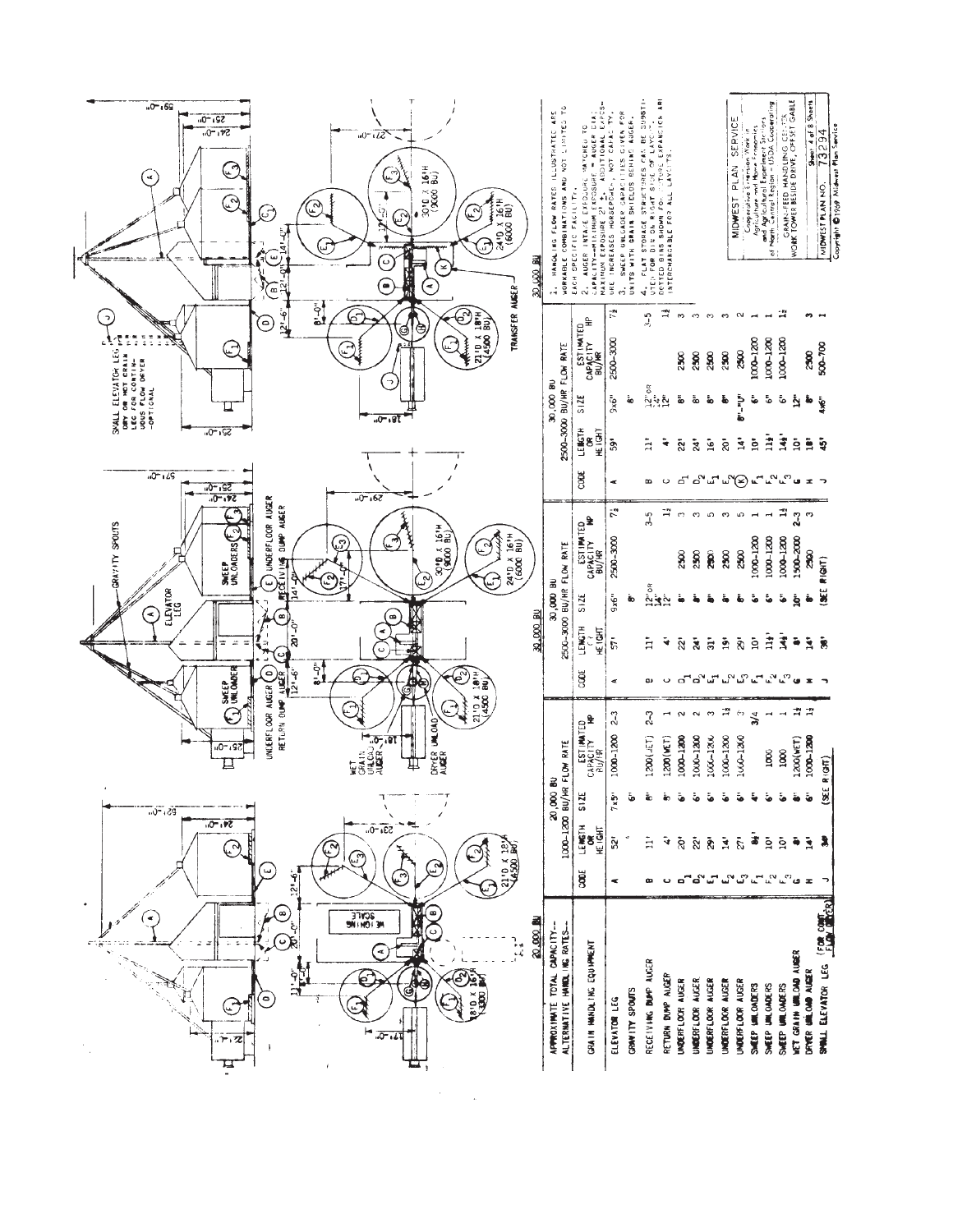![](_page_6_Figure_0.jpeg)

ï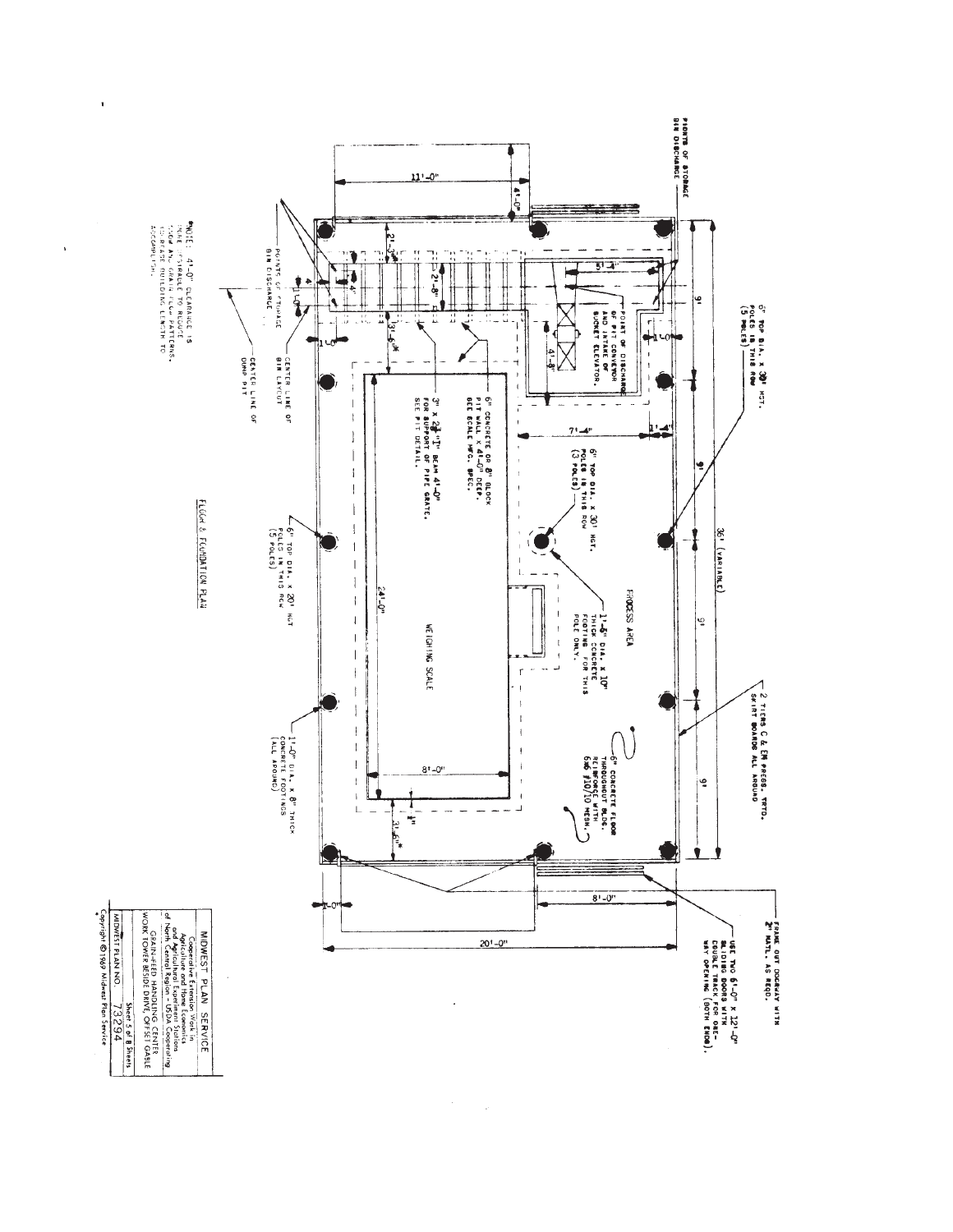![](_page_7_Figure_0.jpeg)

 $\frac{1}{\sqrt{2}}$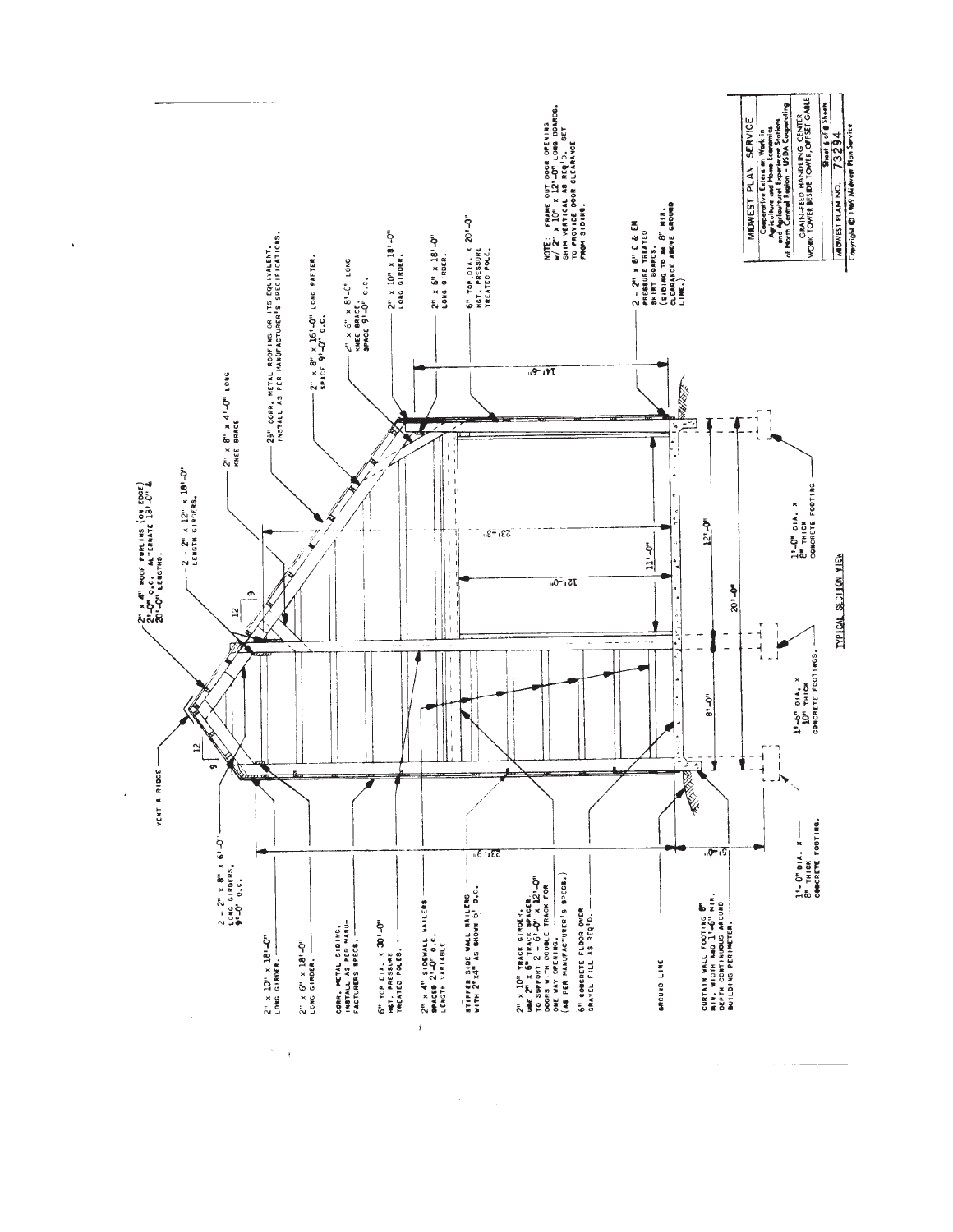![](_page_8_Figure_0.jpeg)

 $\bar{\mathbf{r}}$